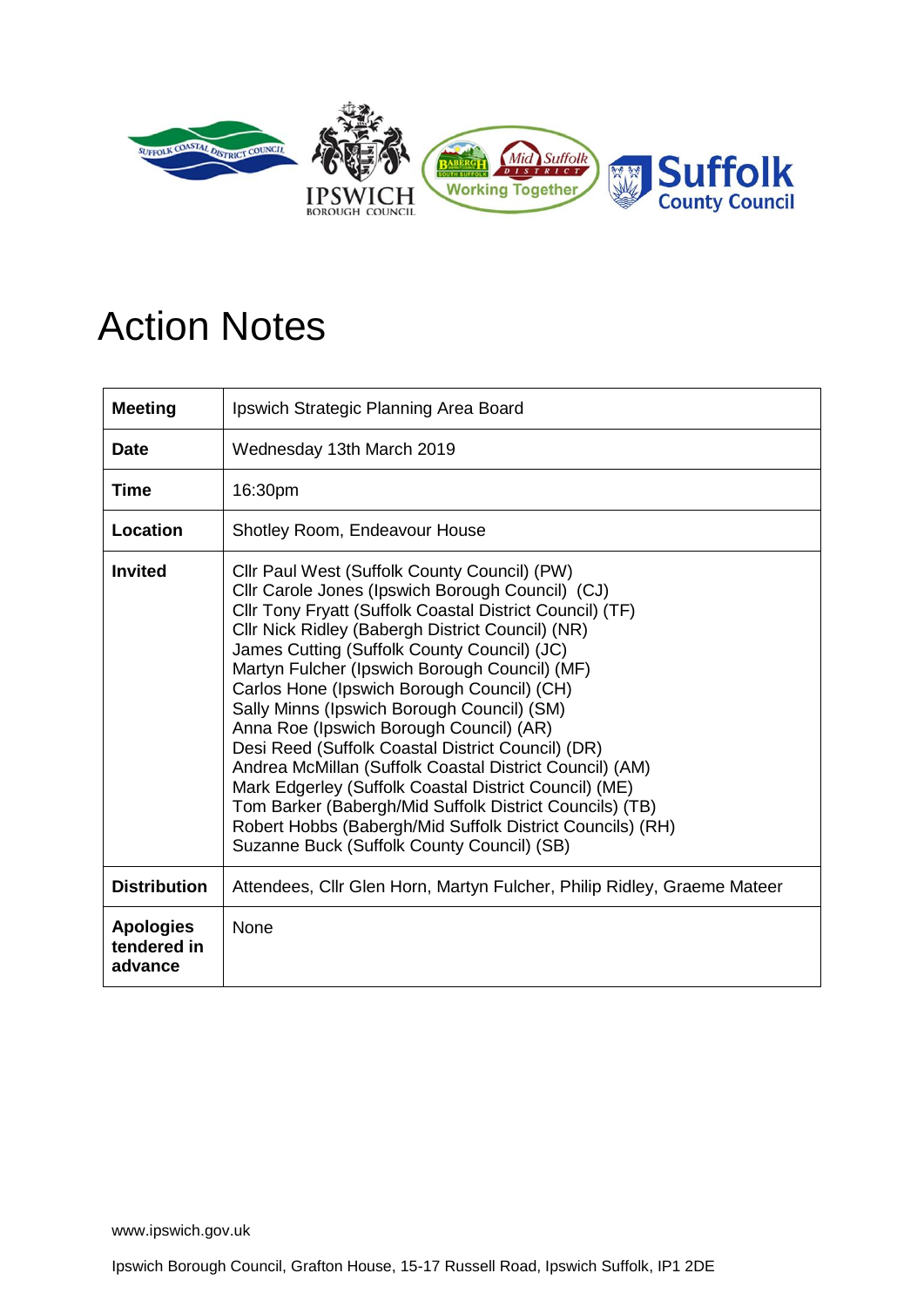## **Items:**

|     |                                                                                                                                                                                                                                                                                                                                                                                                                                                                                                                                                                                                                                                                        | <b>Action</b>                    | <b>Attachments</b>          |
|-----|------------------------------------------------------------------------------------------------------------------------------------------------------------------------------------------------------------------------------------------------------------------------------------------------------------------------------------------------------------------------------------------------------------------------------------------------------------------------------------------------------------------------------------------------------------------------------------------------------------------------------------------------------------------------|----------------------------------|-----------------------------|
| 1.0 | Apologies for absence -<br>Cllr Glen Horn (Mid Suffolk District Council) (GH)<br>Martyn Fulcher (Ipswich Borough Council)<br><b>Philip Ridley (Suffolk Coastal District Council)</b><br>Graeme Mateer (Suffolk County Council) (GM)                                                                                                                                                                                                                                                                                                                                                                                                                                    |                                  |                             |
| 2.0 | Action notes from 11th December meeting.                                                                                                                                                                                                                                                                                                                                                                                                                                                                                                                                                                                                                               | <b>ALL</b>                       | Draft minutes<br>11/12/2018 |
| 2.1 | RH requested the following corrections to the Action<br>Notes from the meeting held on the 11 <sup>th</sup> December<br>2018:                                                                                                                                                                                                                                                                                                                                                                                                                                                                                                                                          | AR to<br>make all<br>corrections |                             |
| 2.2 | Paragraph 2.10 should read 'RH advised that' not RB.                                                                                                                                                                                                                                                                                                                                                                                                                                                                                                                                                                                                                   |                                  |                             |
| 2.3 | Paragraph 4.3 should read 'MSDC Council 24th<br>January 2019 with consultation starting March 2019'<br>not January 2018.                                                                                                                                                                                                                                                                                                                                                                                                                                                                                                                                               |                                  |                             |
| 3.0 | <b>Local Plan Position Update</b>                                                                                                                                                                                                                                                                                                                                                                                                                                                                                                                                                                                                                                      |                                  |                             |
| 3.1 | BDC / MSDC - June 2019 consultation, subject to<br>external viability. Cllr NR advised that every effort was<br>being made to avoid further slippage.                                                                                                                                                                                                                                                                                                                                                                                                                                                                                                                  |                                  |                             |
| 3.2 | SCDC - Regulation 19 consultation closed $25th$<br>February 2019, Officers are currently dealing with<br>representations. Annette Feeney has been appointed<br>as Programme Officer. SCDC intend to submit to the<br>Planning Inspectorate on the 29th March. Hearings<br>are expected to take place in July 2019 with adoption<br>towards the end of the calendar year/early 2020. ME<br>confirmed the Waveney District Council had received<br>positive inspectors report and<br>adoption<br>is.<br>a<br>anticipated 20 <sup>th</sup> March 2019. ME advised that there<br>may be scope for other authorities to collectively<br>benefit from Waveney's experiences. |                                  |                             |
| 3.3 | IBC - Ipswich Local Plan Review Preferred Options<br>consultation closes today (13th March 2019), the<br>Council updated its Local Development Scheme in<br>February. Regulation 22 (Submission to the DPD to<br>the Secretary of State) is programmed in for February<br>2020. The plan is running to timetable.                                                                                                                                                                                                                                                                                                                                                      |                                  |                             |
| 4.0 | <b>Update on Upper Orwell Crossing</b>                                                                                                                                                                                                                                                                                                                                                                                                                                                                                                                                                                                                                                 |                                  |                             |

www.ipswich.gov.uk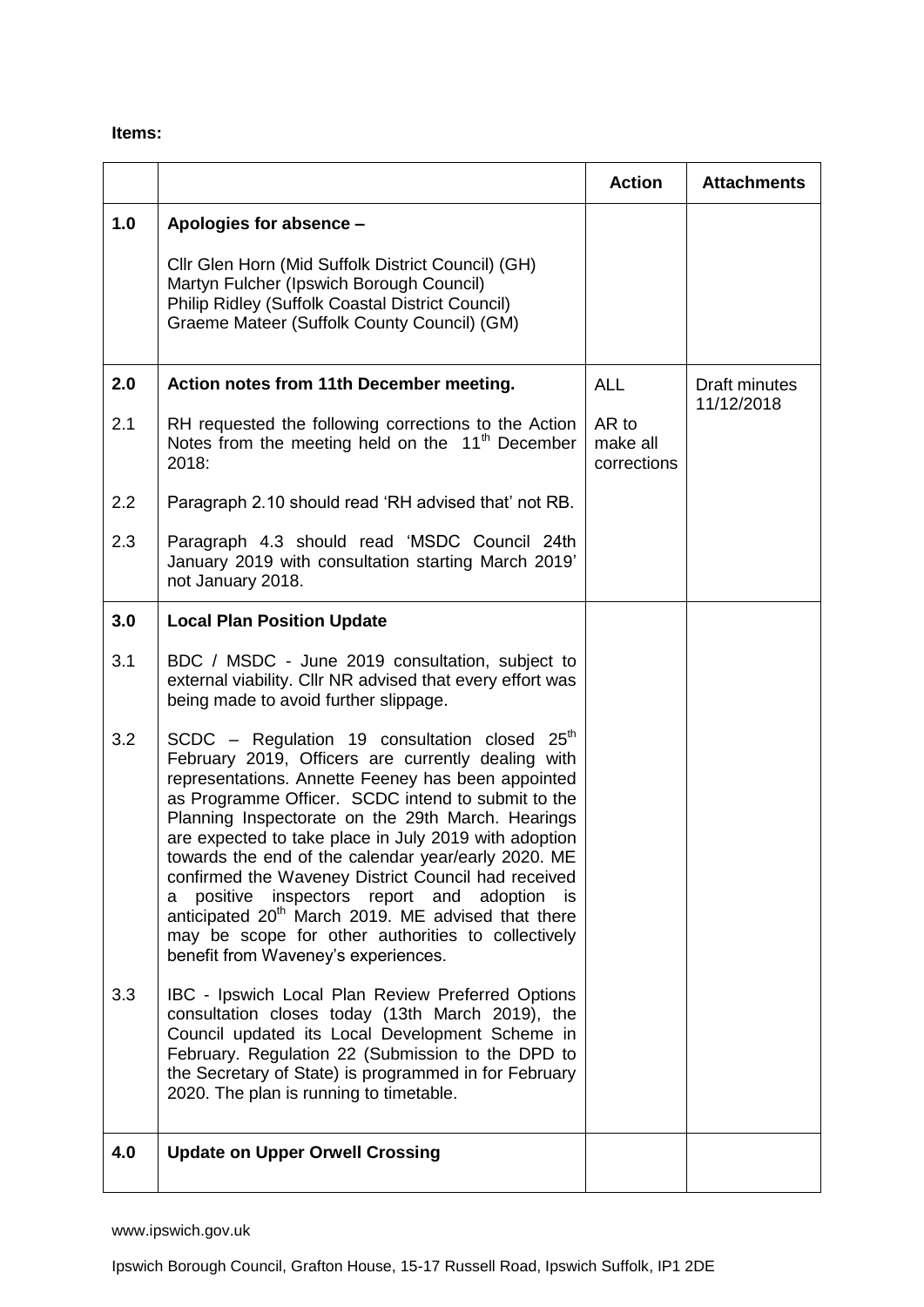| 4.1 | PW/JC advised that the Upper Orwell Crossing<br>project had been terminated, but the County Council<br>had committed almost £11 million to pursuing the two<br>smaller bridges, although the main span would not be<br>going ahead.                                                                                                                                                                                                                                                                                                                                           |  |
|-----|-------------------------------------------------------------------------------------------------------------------------------------------------------------------------------------------------------------------------------------------------------------------------------------------------------------------------------------------------------------------------------------------------------------------------------------------------------------------------------------------------------------------------------------------------------------------------------|--|
| 4.2 | CIIr CJ welcomed the £11 million contribution from the<br>County Council towards the two smaller bridge<br>projects.                                                                                                                                                                                                                                                                                                                                                                                                                                                          |  |
| 5.0 | <b>Statement of Common Ground</b>                                                                                                                                                                                                                                                                                                                                                                                                                                                                                                                                             |  |
| 5.1 | RB tabled a note for the board, which set out briefly<br>some additional amendments sought to the draft<br>SoCG to reflect the current position in relation to the<br>production of the Babergh Mid Suffolk Joint Local<br>Plan. In response to concerns expressed by CJ, TB<br>acknowledged that comments could have come<br>earlier and apologised to Board members. TB<br>confirmed that BDC/MSDC still had ambitions to sign<br>the SoCG.                                                                                                                                 |  |
| 5.2 | CIIr TF requested clarity on the implications of the<br>BDC/MSDC comments for the SCDC Local Plan.                                                                                                                                                                                                                                                                                                                                                                                                                                                                            |  |
| 5.3 | DR confirmed that there was still<br>time<br>for<br>amendments to be made to the SoCG prior to it being<br>signed and meet the deadline for submission of the<br>Suffolk Coastal Local Plan.                                                                                                                                                                                                                                                                                                                                                                                  |  |
| 5.4 | SM confirmed the format complied with the best<br>practice advice and template from the Planning<br>Advisory Service (PAS January 2019) in terms of<br>content and length. The SoCG will evolve as LPAs<br>progress through the local plan process. With regard<br>to housing under supply, if necessary this issue<br>should be addressed through Housing Action Plans,<br>rather than plan review in the first instance, identifying<br>(HAPs) challenges with under supply and suggesting<br>steps to drive up delivery and mitigate the risk of<br>future under delivery. |  |
| 5.5 | RB explained that BDC/MSDC would also need to<br>enter into other Statements of Common Ground for<br>example with Braintree in Essex. RB confirmed<br>BDC/MSDC's intention to sign the SoCG, and<br>proposed to send out further information this week in<br>relation to further updates to the Statement of<br>Common Ground. RB emphasised the need to ensure<br>the statement reflected current local plan positions.                                                                                                                                                      |  |
| 5.6 | DR/AM reminded the group that Natural England was<br>a signatory to the Statement and that the group<br>needed to allow a couple of days for this to happen                                                                                                                                                                                                                                                                                                                                                                                                                   |  |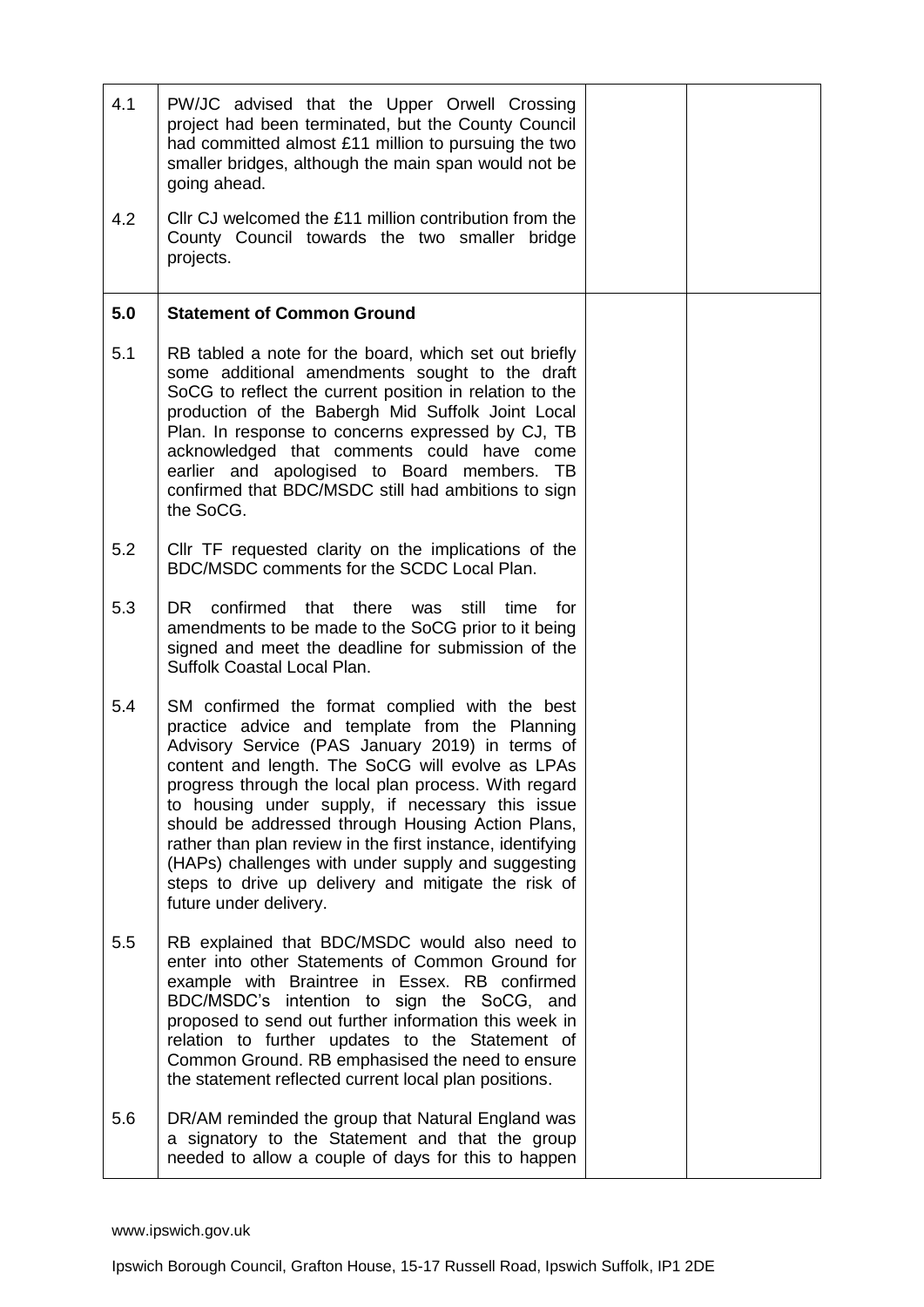|      | when thinking about a deadline for finalising the<br>Statement.                                                                                                                                                                                                                                                                                                     |                                                                                               |  |
|------|---------------------------------------------------------------------------------------------------------------------------------------------------------------------------------------------------------------------------------------------------------------------------------------------------------------------------------------------------------------------|-----------------------------------------------------------------------------------------------|--|
| 5.7  | TB confirmed that BDC/MSDC intend to sign the<br>Statement of Common Ground following the proposed<br>further amendments.                                                                                                                                                                                                                                           |                                                                                               |  |
| 5.8  | DR advised that if there were any areas of<br>disagreement these can be outlined in Statements of<br>Common Ground, as per the Planning Practice<br>Guidance                                                                                                                                                                                                        |                                                                                               |  |
| 5.9  | SM confirmed that this was the appropriate approach,<br>for the audit process. SM confirmed that the<br>government was moving forward with more testing of<br>the cooperation requirements.                                                                                                                                                                         |                                                                                               |  |
| 5.10 | TB asked for confirmation as to why it was imperative<br>that the statement be signed at this stage, when other<br>SoCGs can be signed through the Examination<br>process.                                                                                                                                                                                          |                                                                                               |  |
| 5.11 | DR confirmed that the ISPA SoCG will demonstrate<br>compliance with the Duty to Cooperate which is a<br>statutory requirement that will be tested during the<br>early stages of the Examination CH explained that the<br>SoCG covered strategic cross boundary matters such<br>as Highways/transport                                                                | RH to<br>circulate<br>comments<br>on current<br>SoCG by<br>Thursday<br>14 <sup>th</sup> March |  |
| 5.12 | Cllr West suggested that more discussion was<br>needed at officer level on the proposed changes to<br>the SoCG.                                                                                                                                                                                                                                                     |                                                                                               |  |
| 5.13 | The decision was taken by members to arrange a<br>further meeting to run through the full set of<br>amendments to the Statement of Common Ground.                                                                                                                                                                                                                   |                                                                                               |  |
| 5.14 | It was agreed that the Board would meet again on<br>20 <sup>th</sup> March, at which point officers/members should be<br>in a position to sign the SoCG. Officers should keep<br>their respective members up-to-date as discussions<br>progress. RH agreed to articulate his concerns with<br>the current iteration of the SoCG Thursday 14 <sup>th</sup><br>March. |                                                                                               |  |
| 6.0  | <b>Secretariat</b>                                                                                                                                                                                                                                                                                                                                                  |                                                                                               |  |
| 6.1  | DR advised that Suffolk Coastal (East Suffolk) would<br>be happy to take over secretarial duties from April<br>2019.                                                                                                                                                                                                                                                |                                                                                               |  |
| 7.0  | Any other business                                                                                                                                                                                                                                                                                                                                                  |                                                                                               |  |